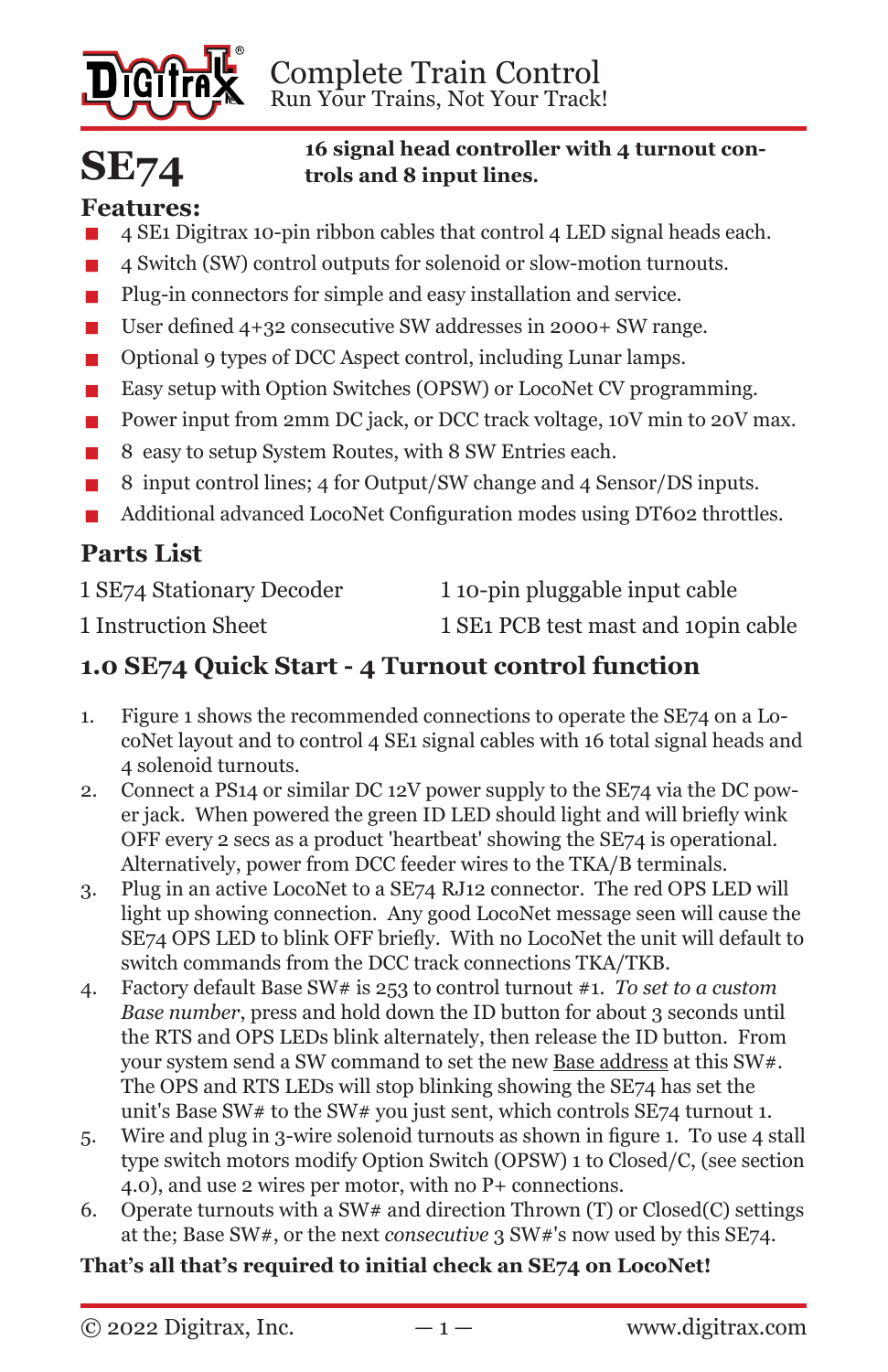

# **1.1 SE74 Quick Start - Add SE1 signal heads:**

To add 4 signal heads on a single SE1 cable using default 2 SW's per head:

- 1. The SE74's in factory default SE8C compatible mode have 4 turnout addresses starting at the Base address SW253, *followed* by 32 more SW numbers from SW257 on that control heads 1-16 consecutively with 2SW per head. Each SE74 uses 36 total consecutive SW addresses.
- 2. The SW257-264 settings control heads; 1= A1-Main, 2=A2-Dwarf, 3=Main-B

 $\odot$  2022 Digitrax, Inc.  $-2 -$  www.digitrax.com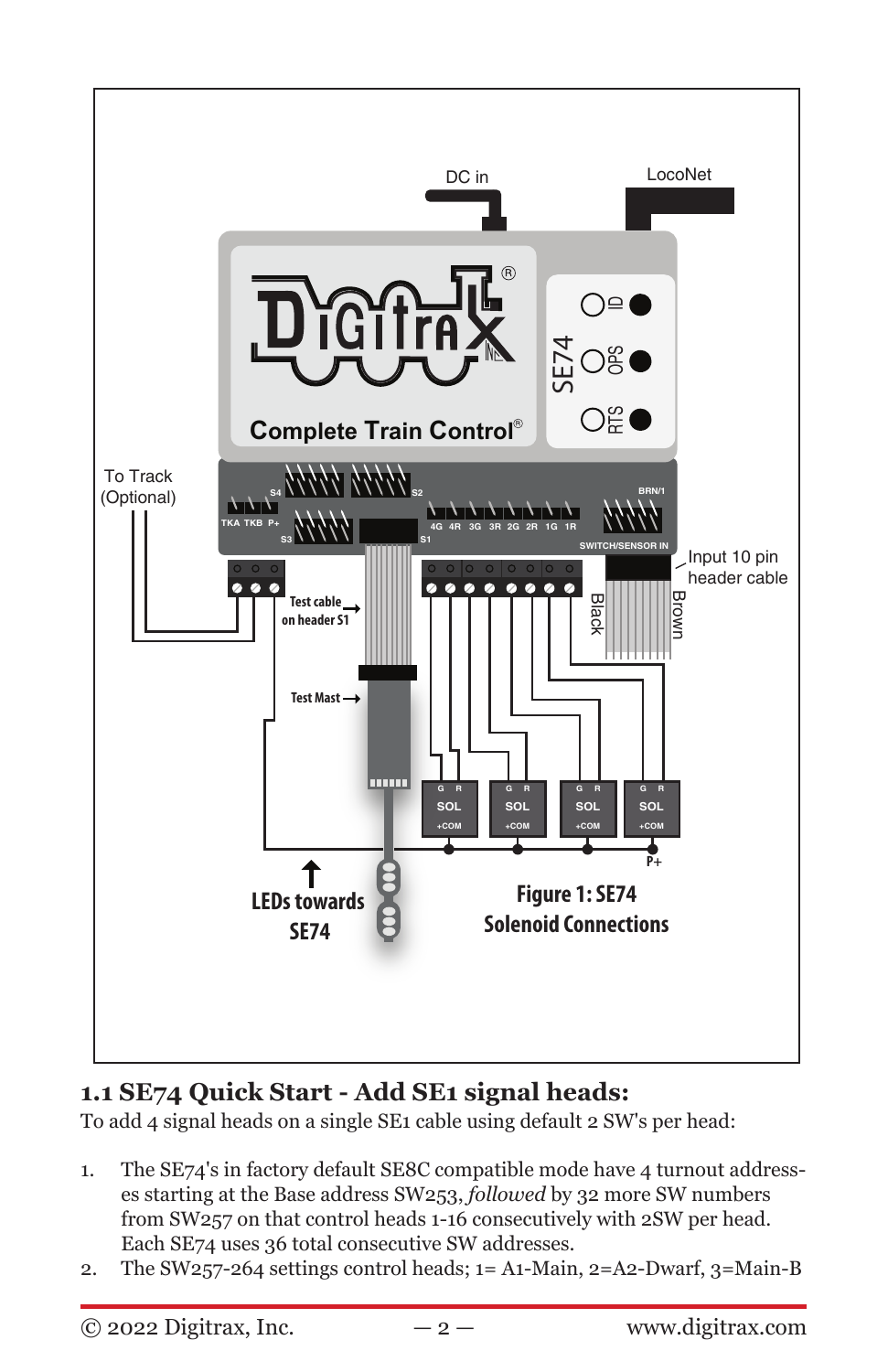and 4= C-siding as shown in figures 2 and 3, on the cable S1 for the e.g. "left siding" example.

- 3. Plug in the first SE1 test cable into the 10pin header marked "S1" with the cable brown/pin1 to the left, looking at the unit. Plug the test mast in figure 4 into a test cable empty 10-pin socket with the led side towards the SE74
- 4. Default first SW address for Head A1 on cable S1 is the SE74 Base address  $253+4 = SW257.$
- 5. Head A1 is controlled by SW257/258 using T/C directions to select 4 aspects to display. Power ON the SE74 and issue a SW257 = C switch command. The upper 3 led head on the test mast is A1 and should now light GREEN.  $SW257 = T$  will set this head to RED. For yellow, make  $SW258 = T$ , and Flashing Yellow make SW258=C. Head A2 is the DWARF/D lower test mast head at SW259/260.
- 6. Re-plug the Test mast with its leds pointing **away** from the SE74. Now SW261/262 control the lower head B-main and SW263/264 control the upper head C-siding.
- 7. For a **new** BASE address, Head1 will be at the new Base SW address+4.
- 8. SW1021/1022 allow Broadcast head setting in any head control method.
- 9. SE74 turnouts can be Broadcast setup by: turnout1=SW2041, through turnout4=SW2044.
- 10. SW1024=C turns ON Aspect Exercise cycles, SW1024=T turns OFF. A double click of the ID button will toggle Exercise ON/OFF for just that SE74.
- 11. SW1023=C sets Night dim level, SW1023=T sets DAY brightness.

**2.0 Advanced DT602 based SE74 configuration:** *To perform* 

*these advanced features, a DT602 with SubVersion 0.9 or higher will be needed - see www.digitrax.com for the latest software IPL.*

#### **2.1 Setup SE74 DCC Aspect control mode:** A DT602 with IPL version 0.9 or later allows the DT602 to change from 'Switch' to 'Signal' DCC Aspect control for SE74's.

- 1. To change an SE74 to use the nine DCC Aspect type controls for all 16 heads, set OPSW5= C. ( see section 4.0)
- 2. On an updated DT602 press the Switch key, then the new "Signal" mode or C soft key. The Signal mode screen like that adjacent will be displayed.
- 3. The current Head number will be displayed, along with; RED, YEL, GRN and LUNAR head aspect choice soft keys to set as the primary head aspect.



- 4. The head number will be GRAY and change to BLACK when a new Aspect key is sent to the head#.
- 5. The 'Modify' soft key A will cycle the selected head between the current; as-

 $\degree$  2022 Digitrax, Inc.  $-3 -$  www.digitrax.com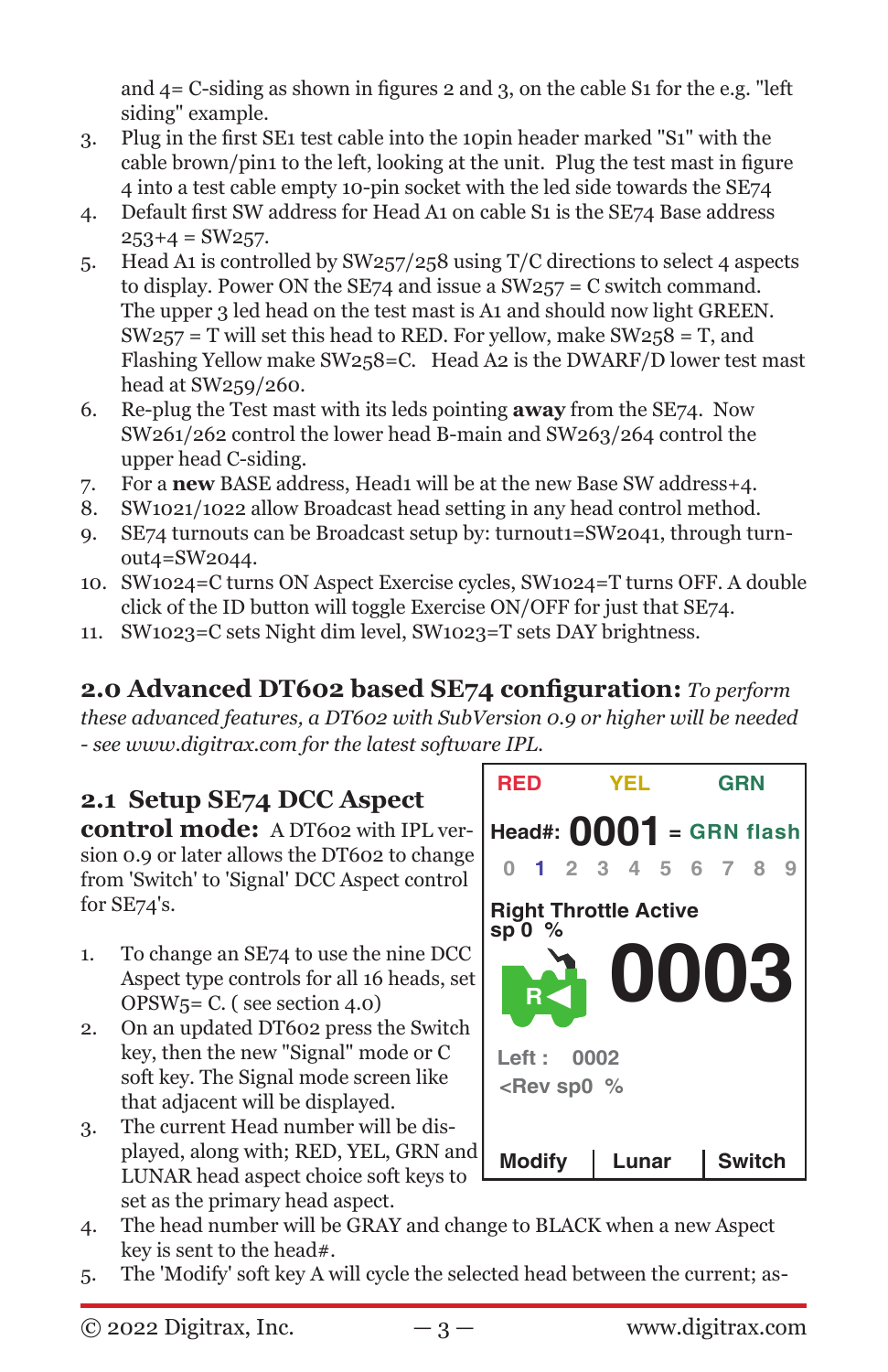pect "color", "flashing color" and then head DARK. DARK provides a choice for "approach lighting".

- 6. Press the number keys to choose another head# to change. **In DCC Aspect control mode the SE74 base Head1# is set as the** *same number* **as the Board base address used by the turnouts. Factory default Head1 = 253, through to Head16 = 268.**
- 7. Press the C soft key (Switch) to return the DT602 to system Switch control for turnouts instead of Signal DCC Aspect control mode.
- 8. The nine default DCC Aspect commands define RED/YEL/GREEN or LU-NAR and their Flashing versions, as well as overall head DARK. The 'white' LUNAR lamp is an *alternate* to the 3 lamp colors on the same head number.
- 9. If you want a Lunar lamp on the Head to display at the Head address *at the same time* as one of the 3 color lamps, then configure the SE74 with OPSW41 =C to set the Lunar lamp setting *Persistent*, independent of the color lamps.
- 10. Head 2048 sets an Aspect mode Broadcast to all heads of SE74's using DCC Aspect control.

# **3.0 Setup SE74 Ez-Routes:**

The SE74 has 8 internal Routes with up to 8 SW# and T/C direction Entries each. These can be set up by a basic Ez-Routes method using the RTS button and switch commands sent from a LocoNet throttle, connected PC or DCC track.

- 1. Press and hold the RTS button for about 3 seconds and the ID and OPSW LEDs will blink alternately to show one Route can be set up. Release the RTS button.
- 2. Select a switch address on your throttle between 1 and 8 and issue the command direction for Closed. This will now be the Route Number you are going to setup. Any previous Entries in this Route will now be replaced in following steps.
- 3. Select the desired TOP Switch address between 1 and 2000 and issue a C or T direction command. This SW# and direction is that which will trigger this Route to be executed when seen by this SE74
- 4. Now enter up to 7 more SW# and direction T or C for the other route Entries required. The route entry ID/OPS LED will stop blinking indicating when route is full/completed.
- 5. If you issue a SW# and direction twice consecutively that will also end route entry for that Route Number.
- 6. If this SE74 does not have a LocoNet connection but operates from DCC Track power on the TKA/B terminals, then it will ignore executing Route Entries that do not fall within the SE74's Base address and next 4 outputs.
- 7. Best practice is to set TOP SW#'s in each route in a unique "phantom" switch range e.g. 500 and above that do not control a physical switch. This will identify the issued switch is specifically a TOP or Route-start SW#.
- 8. Ez-Routes do not have the ability to; read back , review or edit SE74 routes already set up. For more powerful color graphics for comprehensive SE74 Route review and editing using a DT602 see section 6.2
- 9. The green RTS LED will be steady ON if there are any routes programmed.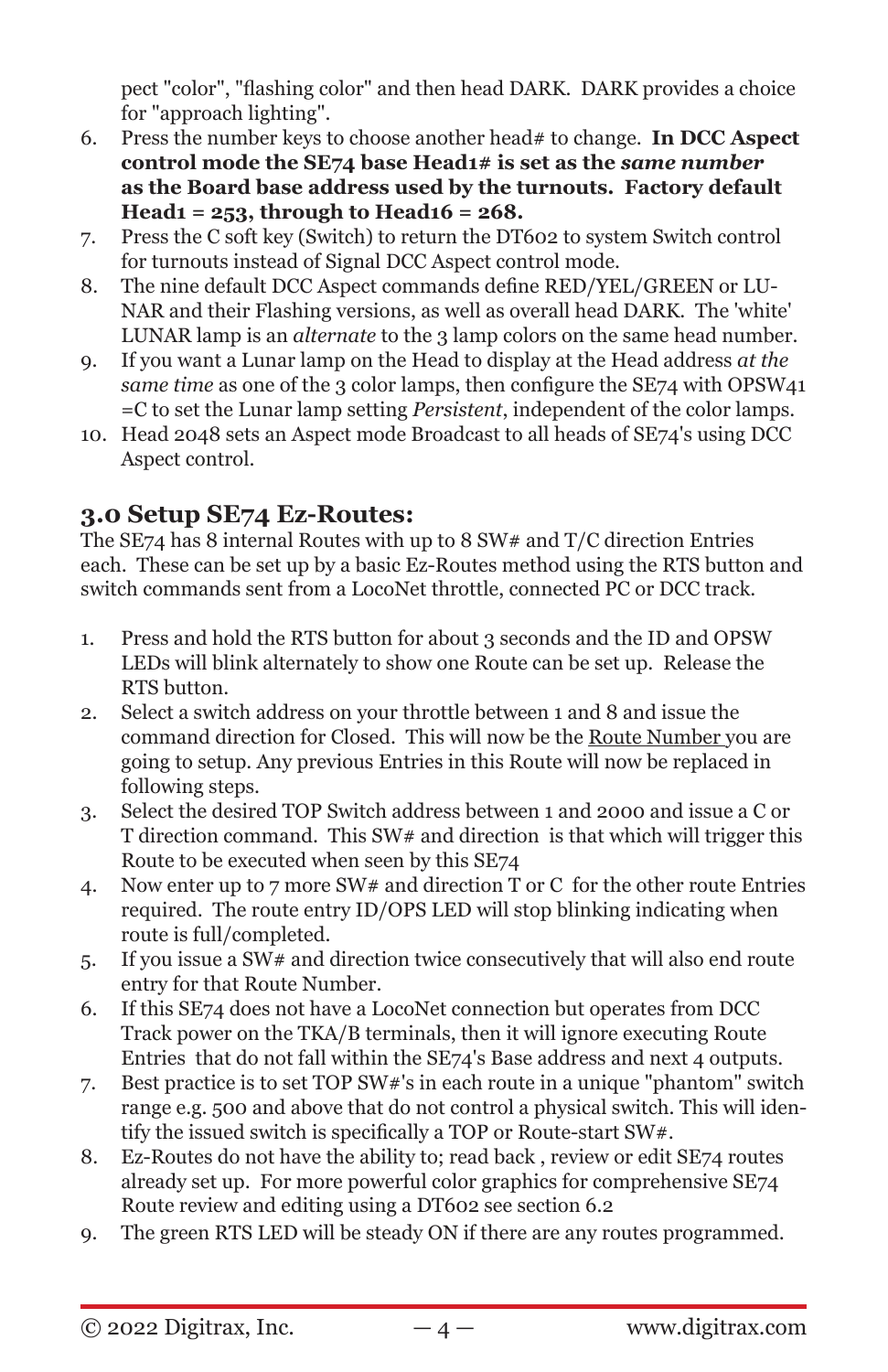**4.0 SE74 Options: OPSW changes** The SE74 configuration and behavior can be configured using non-volatile OPSW's. The Factory default OPSW settings will configure most common requirements.

- 1. Press and hold the OPS button for about 3 seconds until the green ID and RTS LEDs blink alternately. Release the OPS button. The SE74 is now setup to configure OPSW 1 to 48 by sending the required SW# as C or T to setup an option.
- 2. Send a SW# in range  $1-48$  as C/T matching the valid settings from Table 1 OPSW settings shown below.
- 3. When finished press and hold OPS button for 3 seconds to exit OPSW setup mode. The SE74 will now restart with the new OPSW settings.
- 4. Factory default OPSW settings are shown in **BOLD**.
- 5. OPSW's not in this table are reserved and should be kept at Factory default T settings for predictable operation.
- 6. OPSW40 =C will reset to Factory defaults on OPSW mode exit

| OPSW# | Default=bold                 | Action:                                                                                                               |  |
|-------|------------------------------|-----------------------------------------------------------------------------------------------------------------------|--|
| 1     | T                            | $C =$ Slow motion turnouts, $T = \text{pulse/solenoids}$                                                              |  |
| 5     | T                            | $C = DCC$ Aspect control mode, $T = SW$ control                                                                       |  |
| 6     | т                            | C = Disable internal Routes                                                                                           |  |
| 10    | т                            | $C =$ Bushby bit active                                                                                               |  |
| 11    | T                            | $C = 8$ input lines trigger Routes                                                                                    |  |
| 14    | T                            | $C = DCC$ SW commands only                                                                                            |  |
| 15    | T                            | $C = Do$ not echo Route SW's to Loconet                                                                               |  |
| 16    | T                            | $C =$ Solenoid pulse hi CD voltage                                                                                    |  |
| 30    | т                            | $C =$ Send B2 not B0 input SW messages                                                                                |  |
| 33    | Т                            | $C = 2$ -wire searchlight signals (figures 8/9)                                                                       |  |
| 34    | T                            | $C =$ Searchlight, $T = 3$ color signals                                                                              |  |
| 35    | Т                            | C = Common cathode signals, T=common anode                                                                            |  |
| 37,36 | T, T<br>C, T<br>T, C<br>C, C | Flashing Yellow, 4th SW aspect<br>Flashing Red, 4th SW aspect<br>Dark, 4th SW aspect<br>Flashing Green, 4th SW aspect |  |
| 38    | Т                            | $C = Disable SW1021/1022$ signal broadcast                                                                            |  |
| 40    | T                            | $C = Set$ Factory defaults                                                                                            |  |
| 41    | T                            | $C = Make$ Lunar aspects Persistent                                                                                   |  |

# **Table 1: SE74 OPSW setting table:**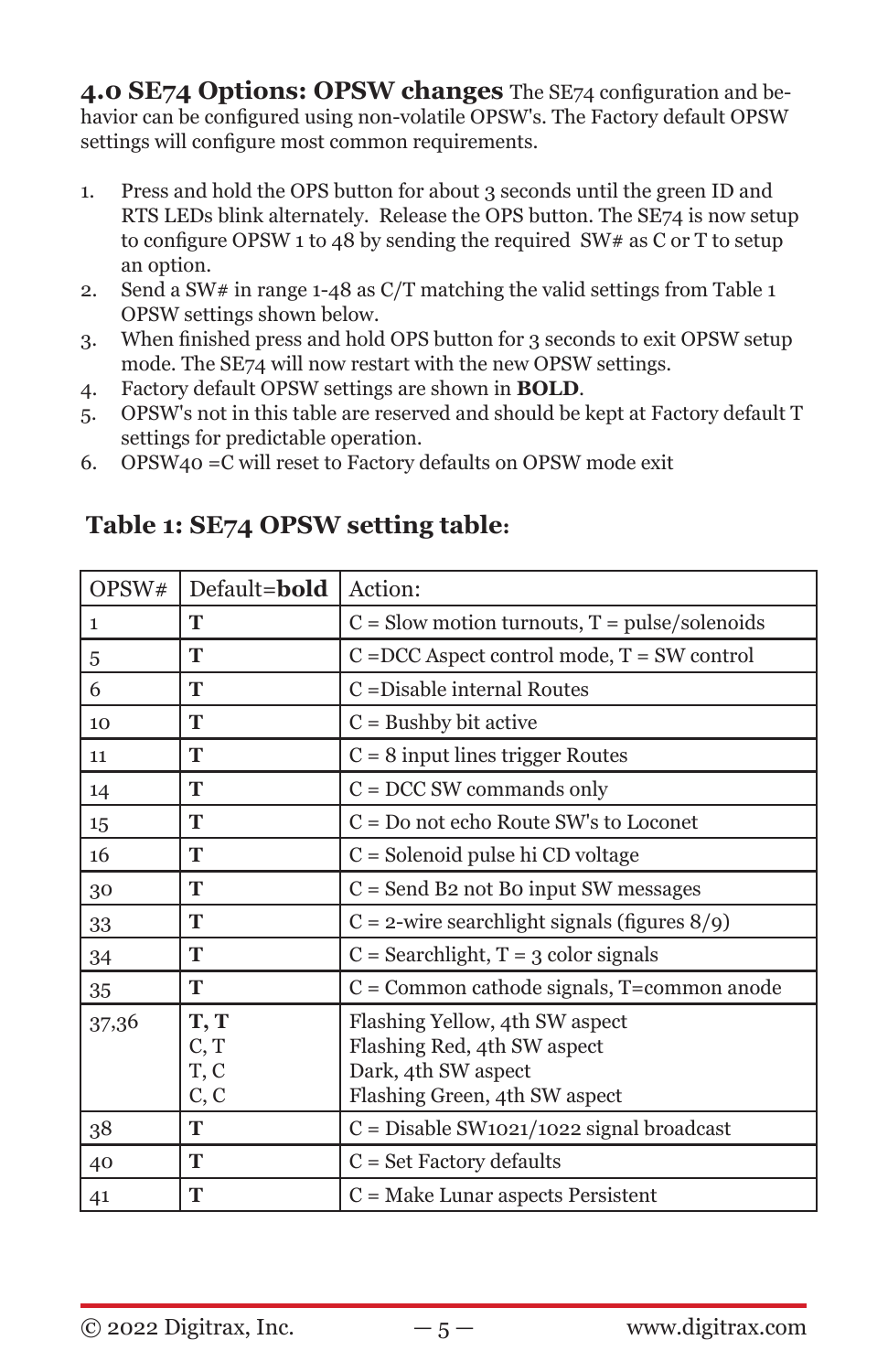# **5.0 External hardware Input lines:**

The SE74 has eight external hardware control lines on the "SWITCH/SENSOR IN" 10-pin PCB header using a plug-in 10-pin ribbon cable. The 6" Factory ribbon cable pin 1 edge should be on the right side when plugged in. With Gray cable the red stripe is pin 1 edge, and for 10-color cable pin 1 is BROWN, with wire colors shown in Table 2.

If you use these external lines, connect the wires from the pins of Table 2 to your custom wiring by e.g. screw terminal blocks. If using a Gray non-color ribbon cable, make sure pin 1 and counted pin numbers match Table 2 usage.

Alternately, plug in a DSXC4 board with its ribbon cable, which will support up to 4 DSXCP1 fascia SW controls with switch state indicating LEDs.

A +5V Reference voltage is provided on pin 10/ribbon cable BLACK wire for setting an ON/active level, and a 0V/OFF reference level on pin 9 or the WHITE wire. DO not draw more than 100mA from the BLACK wire. The SW/ SENS wires on pins 1/BROWN through 8/GRAY are rated for up to +16V maximum input voltage, but best practice is 0V to 5V opera-

tion.

| $14001$ $\leq$ $101/4$ input inity |                   |                                    |  |  |  |
|------------------------------------|-------------------|------------------------------------|--|--|--|
| Pin#                               | <b>Wire Color</b> | Function                           |  |  |  |
| $\mathbf{1}$                       | <b>BROWN</b>      | SW <sub>1</sub> Toggle, +momentary |  |  |  |
| $\overline{2}$                     | <b>RED</b>        | SENS1 occupancy level              |  |  |  |
| 3                                  | <b>ORANGE</b>     | SW2 Toggle, +momentary             |  |  |  |
| 4                                  | YELLOW            | SENS2 occupancy level              |  |  |  |
| 5                                  | <b>GREEN</b>      | SW3 Toggle, +momentary             |  |  |  |
| 6                                  | <b>BLUE</b>       | SENS3 occupancy level              |  |  |  |
| 7                                  | VIOLET            | SW4 Toggle, +momentary             |  |  |  |
| 8                                  | GRAY              | SENS4 occupancy level              |  |  |  |
| $\overline{Q}$                     | <b>WHITE</b>      | oV reference                       |  |  |  |
| 10                                 | <b>BLACK</b>      | +5V reference                      |  |  |  |

#### **Table 2: SE74 Input lines**

- 1. The SW1,SW2,SW3,and SW4 pins will toggle the state of the same number output when briefly connected to the +5V ON voltage on the BLACK wire or pin10. If the SE74 is connected to LocoNet this will occur as a SW# message to make the change and notify the system it has occurred. Wire to momentary press-on buttons for SW control.
- 2. The pins SENS1,SENS2, SENS3 and SENS4 will send a LocoNet Block Occupancy or DS message at the SW# of the output. This will be BLOCK OCCUPIED when the line is above +4V and a BLOCK UNOCCUPIED when between 0V/WHITE and +2V.
- 3. For example; if the SENS2/YELLOW line of the input ribbon cable is connected to the BLACK +5V Reference wire, the DS number reported will be SW# used for Output 2R/2G. If SW10 is the SE74 BASE address of Output1, then Output2 is SW11 and the DS message will be Block 11 OCCUPIED.
- 4. A disconnected SENS line will report as UNOCCUPIED.
- 5. The BD4N does not plug directly into a 10 pin header, and will not operate. Connect the 5 wires used by the BD4N by name via a terminal strip. More conveniently, you may connect the BD4N through a plugged in DSXC4 board with ribbon cables for true plug and play connectivity. This will also allow DSXCP1 SW control and state display.
- 6. These ribbon cable wires should not connect to any other voltage levels or loads other than those defined here.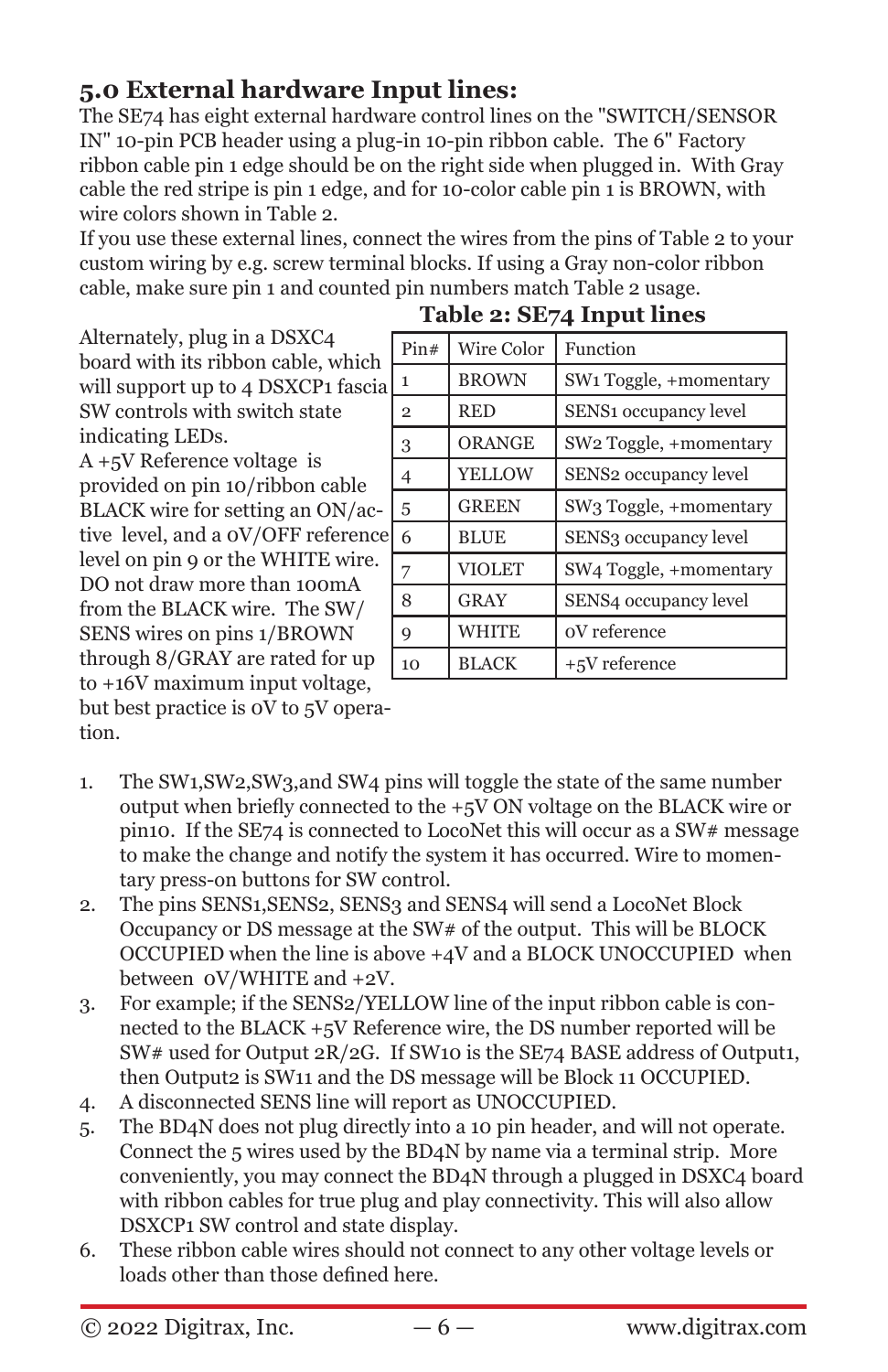7. For OPSW11 =C: SW1 line ON starts Route1 and SENS1 starts Route2, in order through SENS4 line that starts Route 8. An empty route is ignored.

**6.0 Detecting all SE74's and setting Base addresses:** As for section 2.0, on a DT602 *plugged into* LocoNet, press the; Menu>3>4 keys to enter the Route Editor menu. If *any* SE74 is plugged into LocoNet, the DT602 will beep after about one second and show "DS7x" routes at the D soft key position.

- 1. Press the D soft key to get the "Selecting DS7X device:" screen as shown beside. This *example* DT602 screen shows three SE74 and three SE74 devices detected on LocoNet, with their; Base SW address, active SW address count# and unique device serial numbers (SN or SerNo).
- 2. The lowest SE74 Base address *detected and sorted* is SW0001, with 4 turnouts using 4 SW#'s and SN 9122. The Base Sw# text is displayed in RED to indicate an overlap/conflict with some following Series7 device.
- 3. This 1st SE74 shows a RED A character before the #SN. This A flags this SE74 is configured by its OPSW5=C for head control by DCC Aspect, so only uses 4 SW addresses total (for turnouts only).

| l CsRt                       |                         | ldent |  |  |  |
|------------------------------|-------------------------|-------|--|--|--|
| <b>Selecting DS7x device</b> |                         |       |  |  |  |
|                              | Device: Base+Out# SerNo |       |  |  |  |
|                              | SE74 Sw0001+04 A #9122  |       |  |  |  |
|                              | DS74 Sw0007+04 #3122    |       |  |  |  |
|                              | DS74 Sw0011+04 #2399    |       |  |  |  |
|                              | SE74 Sw0016+04 a #0945  |       |  |  |  |
|                              | SE74 Sw0040+36 S#0745   |       |  |  |  |
|                              | DS74 Sw0075+04 #2399    |       |  |  |  |
|                              |                         |       |  |  |  |
| DS7x device select: LH knob  |                         |       |  |  |  |
| Chng adr                     |                         |       |  |  |  |

- 4. The RED capitalized A indicates the detected overlap is NOT a SW# but a *DCC Aspect head# problem with a following SE74*. The 2nd SE74 SN0945 is at SW/Aspect Base address 16. To clear the 1st SE74 SW1+16(heads) or aspect 17 means the 2nd SE74 SW/aspect Base would need to be 17 or higher.
- 5. Use the LH encoder knob to scroll up and down through the detected SE74 devices, with an underline shown at the 2nd SE74.
- 6. At the 2nd SE74 underlined as shown, press the number keys 1 then 7 and then "Chng adr" keys. The 1st SE74 will now change its Base SW0001 text to GREEN, and the large RED A will become a small GREEN a. This means that we do not have an *aspect overlap* problem with the 2nd SE74 now at Base adr SW0017. The GREEN 'a' character flags that this 1st SE74 is in ASPECT control mode to control all its signal heads.
- 7. The 3rd SE73 SN#0745 is RED showing it has a problem with a following Series7 device. Here the RED large S shows it has a SW address overlap with the 3rd SE74 #2399 at its base address of Sw0075. . The 3rd SE74 shows its SW Out# range as  $36(4+32)$  because it is NOT in aspect control mode, so the following device SW base address must be *at or above* Sw40+36 = Sw76.
- 8. Use the LH encoder knob to select this 3rd SE74, then press 7, 6 then "Chng adr" keys, and the 3rd SE74 data turns green with no problems found. The full display page overlaps are not completely sorted and re-evaluated until the "Chng adr" soft key A is pressed. Best practice is to scroll past a 10th device line to see if Series7 devices above the current display page of 10 have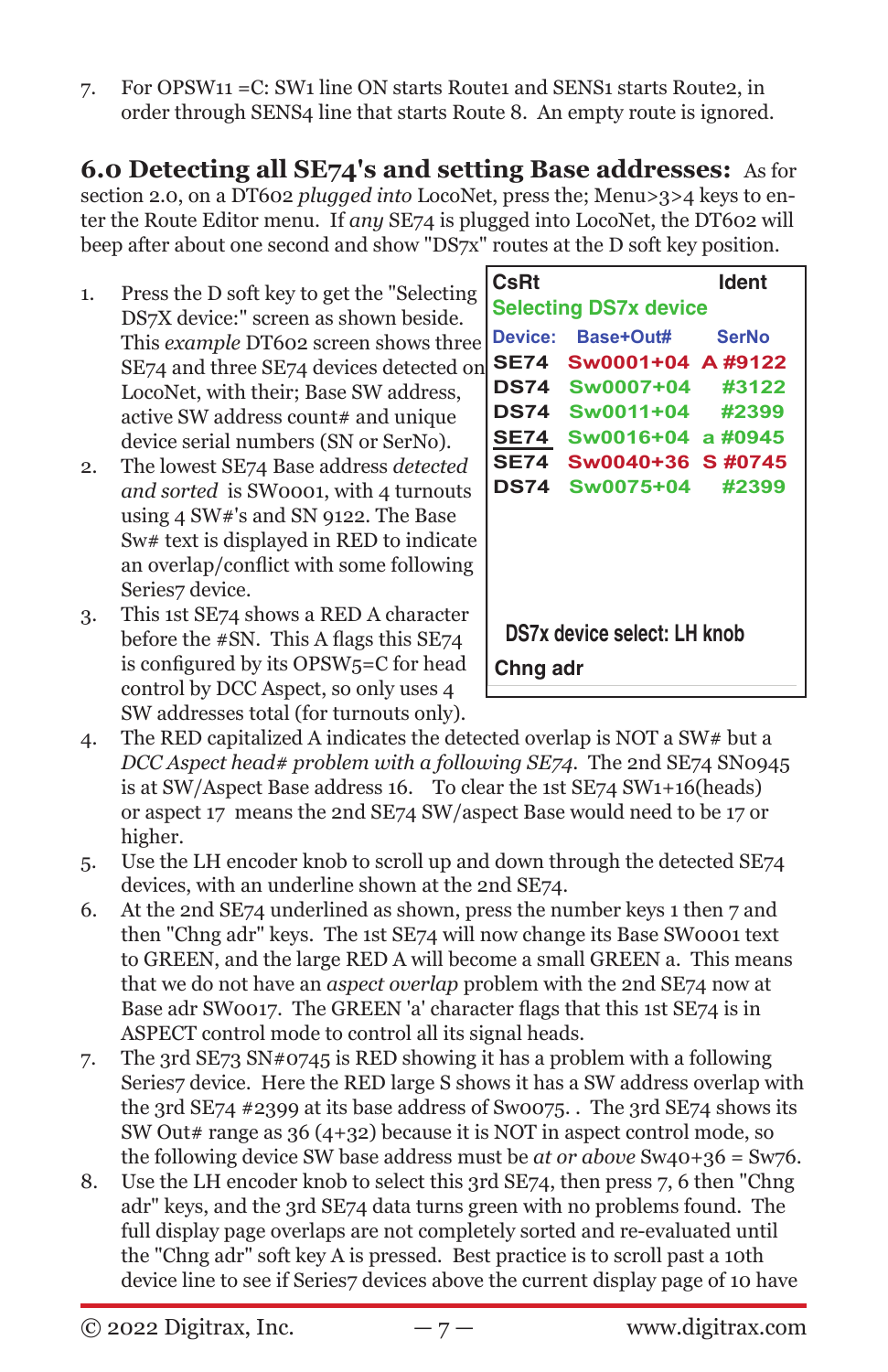problems.

- 9. Note that the example 1st SE74 SN#3122 and 2nd SE74 SN#2399 sit between the minimum SW 5 and maximum SW15 Base SW#'s to have no overlaps with the first and second SE74's. This Switch 'gap' is because the 1st SE74 only uses to Sw004, but its aspect number goes from head 1 to 16, so any following SE74 has to have a Base Sw at 17 or above. The DS74's don't use Aspect address ranges so can be arranged in this 'gap'.
- 10. Press "X" to exit any DT602 advanced mode.
- 11. This advanced DT602 capability allows you to setup all DS7x family device combinations, like the SE74, DS78V, PM74 and SE74 etc, at installed positions on a LocoNet layout, quickly and conveniently, even if all devices are initially at factory-default Base address SW1.
- 12. If you are using other types of non-DS7x family control devices, you will have to note their active Base SW addresses/ranges and manually ensure the SE74's are configured to not overlap these.

**6.1 Reading and Editing a SE74's routes:** As for section 2.0, if you have a suitable DT602 plugged into LocoNet, press the; Menu>3>4 keys to enter Route Editor menu. If *any* SE74 is on LocoNet, the DT602 will beep after about one second and show "DS7x" routes at the D soft key position.

- 1. Press the D soft key to now enter the "Selecting DS7x device:" screen,
- 2. Rotate the LH encoder knob to underline the SE74 to edit routes for.
- 3. Now press DOWN the LH encoder knob to read in and display the Routes of the selected SE74, as shown in adjacent "EDIT DS7X Rt#:" screen.
- 4. The LH encoder knob now selects a Route# and the RH encoder selects the *black outlined* Entry# to edit. Soft A key will toggle the entry from T to C direction choice. Numeric keys will change the SW# in the outlined Entry position. "Add" soft key allows inserting another entry at current position and "Delete" will remove the current entry. The "SW test" soft key will send just the outlined switch# and direction to LocoNet.

| $CS Rt$   SW test<br>Entry#TOP of 8 | EDIT DS7x Rt# 01 of 8 | <b>Deletel</b> |  |  |  |
|-------------------------------------|-----------------------|----------------|--|--|--|
| 0100 <mark>e</mark><br>0224t        |                       |                |  |  |  |
|                                     |                       |                |  |  |  |
| SE74 Sw0016+04 #0945                |                       |                |  |  |  |
| <b>DS7X Edit: LH knob selects</b>   |                       |                |  |  |  |
| <b>Thrown</b>                       | Add                   | Save           |  |  |  |

- 5. After edit of any Route is complete **be sure** to press the "Save" soft key to update this SE74 Route to non-volatile memory. Press "X" to exit.
- 6. With LocoNet connected SE74 routes have System wide control capability.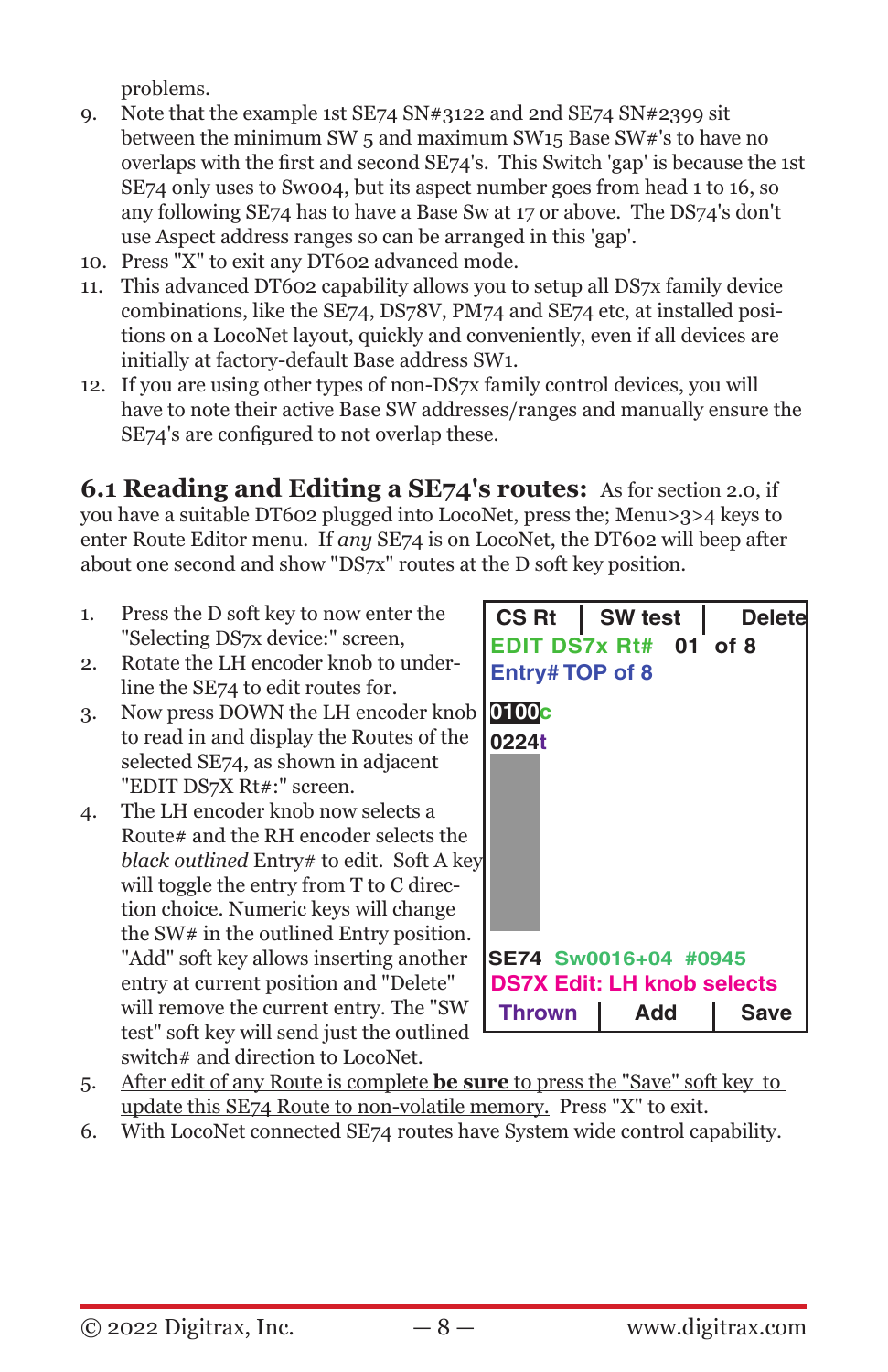**6.2 Program SE74 CVs on LocoNet:** As for section 2.0, with a DT602, press the; Menu>2>1 keys to enter Operations Mode programming.

- 1. Press the "SWITCH" soft key F to enter the "**Ops Switch"** mode programming screen as shown adjacent. This example screen shows CV11 selected for an SE74 with *BASE address of SW1*.
- 2. Use the LH and RH encoder knobs to select the SW#/ADR of the SE74 to modify a CV on. An SE74's CV11 to CV16 access the 48 OPSW bit settings.
- 3. For example; press the "CVDATA" soft key at CV11 to change to CV data entry, press the number 1 then press "WRITE". This now configures the 8 OPSW bits of CV11 to 1, forcing this SE74 to change to slow motion turnout control.
- 4. Be careful changing the values in CV11,12,13,14,15 and CV16 since the 8 bit data number 0-255 in these CV's ac-



tually each control 8 individual OPSW bits. OPSW1 is ls bit of CV11, through OPSW8, as ms bit of CV11.

5. The DT602 does not indicate to the SE74 when programming is complete. After *finishing* CV changes, best practice is to POWER cycle the SE74 to save changes. Alternately, you can WRITE CV7 to 00 to restart that SE74.

**7.0 Signal head connections:** The following figures include schematics of the supplied PCB test mast and details for wiring up your signal heads.

1. Figure 2 shows two SE1 cable sets to signal a siding. Figure 3 shows how plug-in masts are oriented to access the A1/A2 or B/C heads on masts plugged into a SE1 cable socket. On a layout B/C signals are separate masts/sockets. At right is an image of a PCB test mast >





 $\degree$  2022 Digitrax, Inc.  $-9 -$  www.digitrax.com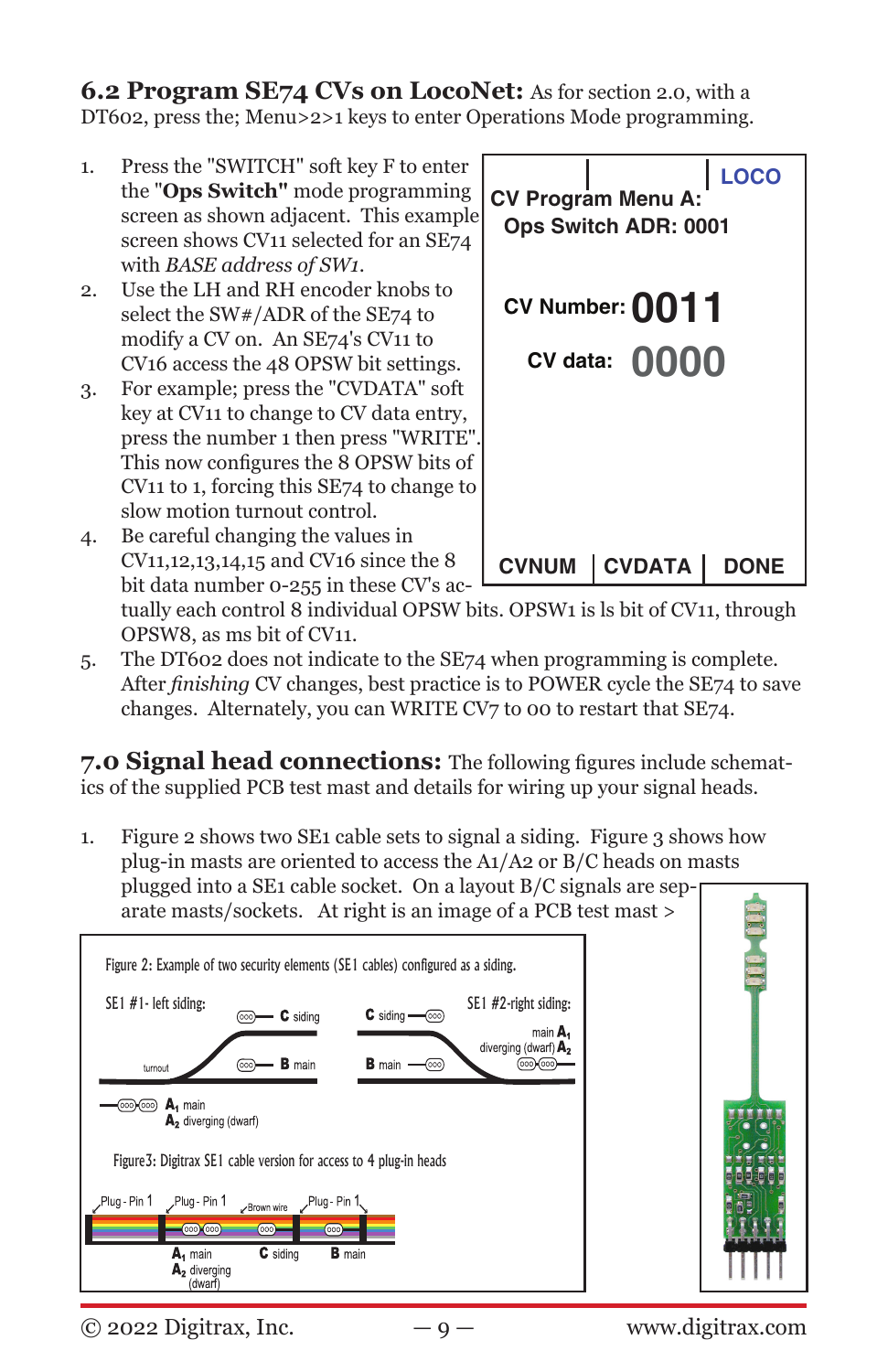- 2. These six wiring diagrams show how to connect the signal LED leads you have into a SE1 cable to display LED aspects. **SE74 defaults support the provided Digitrax test mast with no OPSW changes needed.**
- 3. Figure 4 shows a PCB test mast with; two 3-color G type heads, 100 ohm current-setting resistors and 10-pin plug. This mast is used for test and debugging the operation of SE74 A1/A2 (Dwarf) heads. Rotated 180 degrees on the cable this test mast acts like Figure 5; as B/C signal heads on any SE1 cable. The test mast is wired for common anode operation as shown in Figure 4. *The lunar LEDS are shown for wiring detail, and are not installed on the PCB test mast*.





4. The 3-wire Searchlights of Figures 6 and 7 are common cathode version and allow Lunar lamps to be connected for all 4 heads on an SE1 cable.





5. The 2-wire searchlight examples in Figures 8 and 9 need OPSW33 =C and do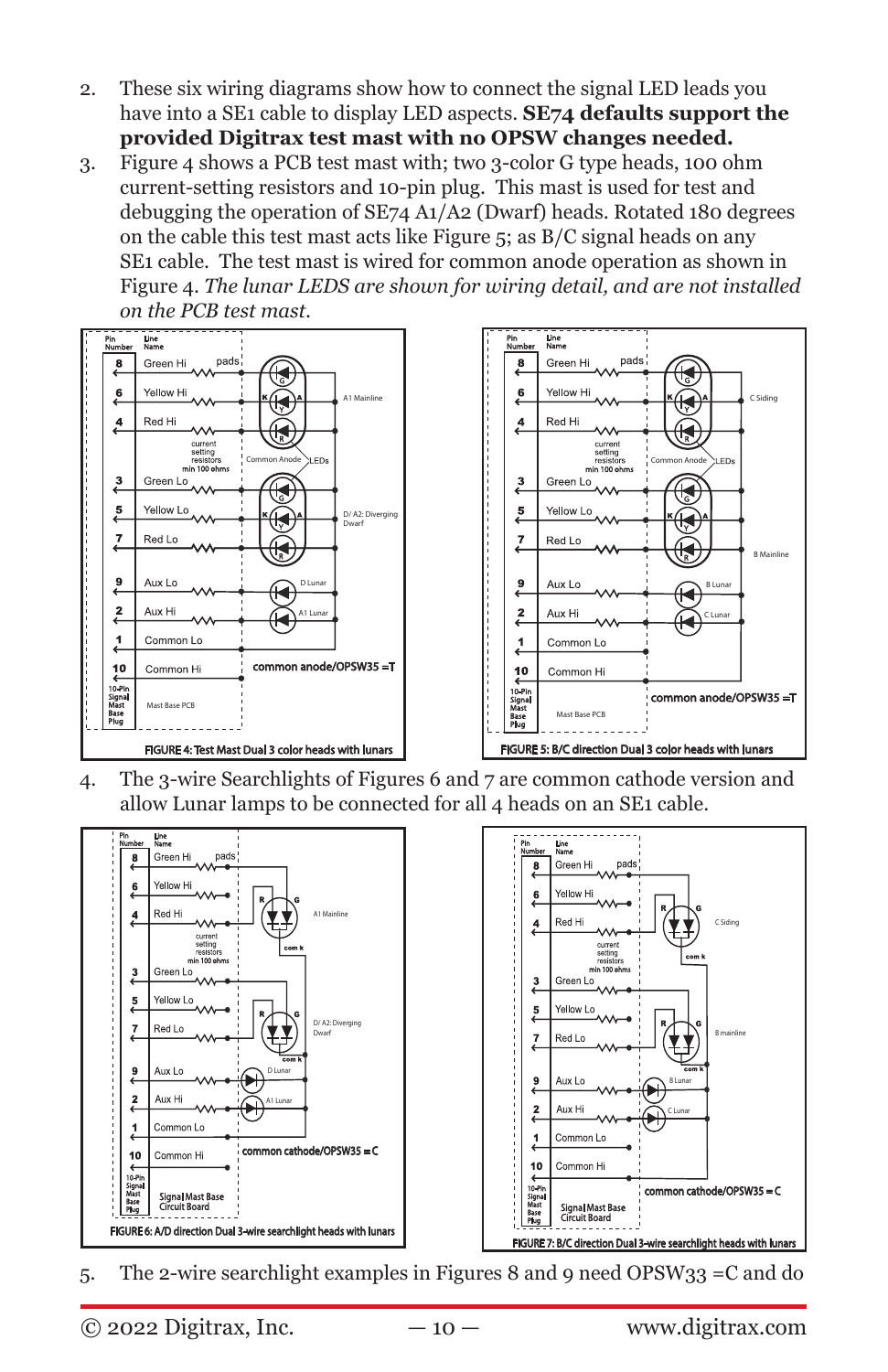

not allow for Lunar lamps. OPSW35 polarity sets RED/GREEN choice.

- 6. Be sure to set LED polarity/type: OPSW33/34/35 to your actual signals.
- 7. The SE74 is setup to drive LEDS only, using external customer current setting resistors with about 5 volt unloaded drive levels.
- 8. For more signaling accessories and more information, see the Signaling section of the www.digitrax.com web site. If you need larger images, color or text, reference the pdf of these instructions on the web site.

**8.0 Setup Notes:** The SE74 manages turnout voltages and current.

- 1. In pulse solenoid mode; for problem solenoids, try OPSW16=C for higher current Capacitive Discharge pulse action.
- 2. In all modes a 12-14V DC 0.3A supply should suffice, depending on the Signal head brightness setting.
- 3. If you operate a SE74 with just DCC track power on TKA/TKB terminals, it will not have all features available.
- 4. For 2-wire pulse solenoids, e.g. a Kato N-crossover, just wire to R/G terminals in the polarity that operates as you need. Do not run more than one solenoid device per SE74 pulsed R/G output pair.
- 5. The combined Static turnout/Lamp and Signal mast loads should set less than 0.30A draw on the DC input. For Slow motion turnouts the total current per output R/G pair ON should draw less than 0.05A referred to DC input plug.
- 6. Take care not to short any of the  $SE74$ ;  $SE1$  cables,  $R/G$  Outputs and  $P+$ leads, or connect to other voltages like DC, Track power etc. This may cause damage not covered by Warranty.
- 7. If the SE74 flashes the "Ident" pattern of ID & RTS LEDs alternating with OPS LED for 3 seconds it has detected an overload and has shutdown P+ voltage. Identify the overload and fix this before resuming operation.
- 8. The Digitrax original SE1 cable design has the multiplex symmetrical so the A/D and B/C masts can be rotated and alternately tested in a single socket.